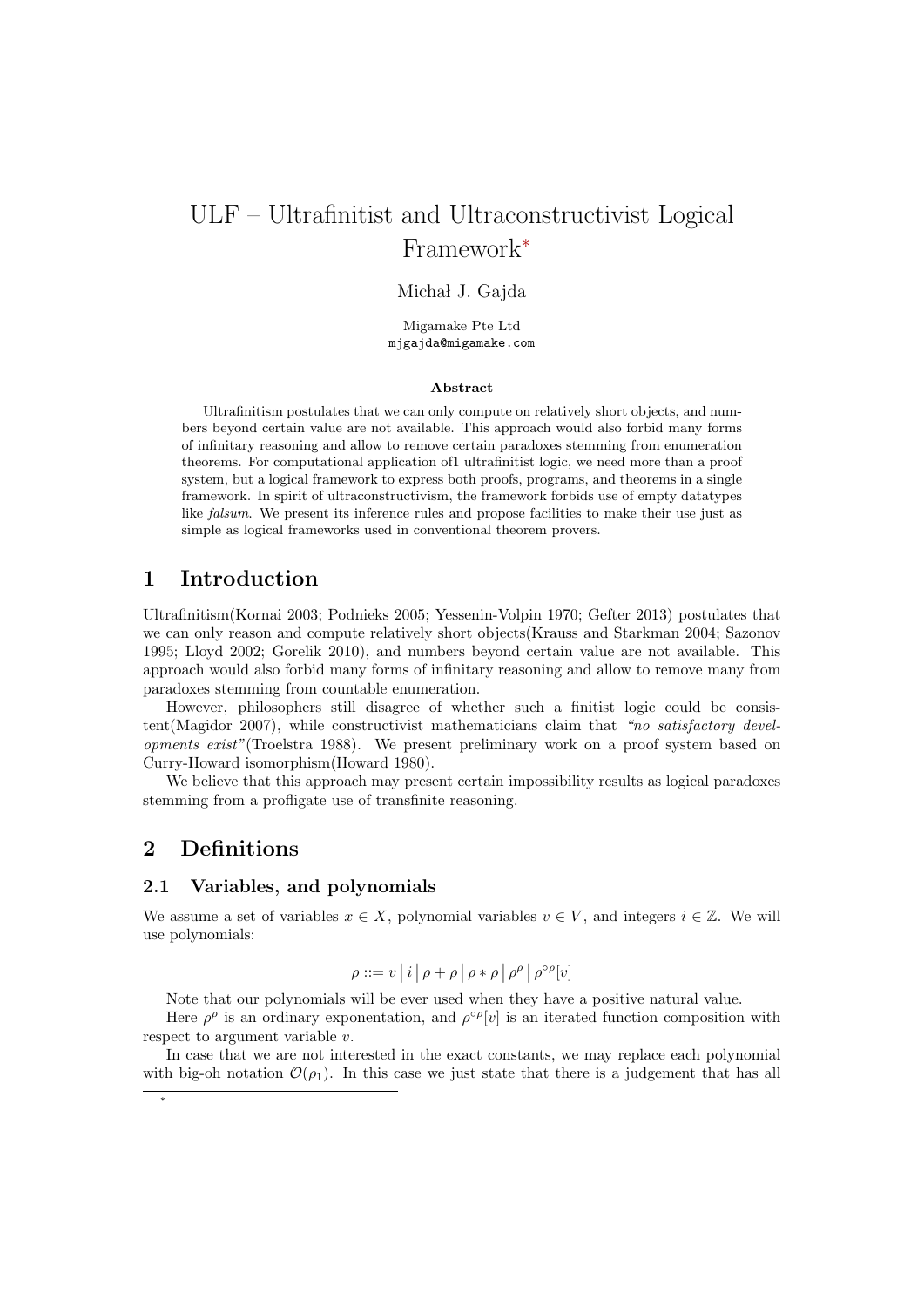ULF – Ultraconstructivist Logical Framework M. J. Gajda

polynomials  $\mathcal{O}(\rho_1), ..., \mathcal{O}(\rho_2)$  replaced by by some polynomial that is majorized by the  $c * \rho_1$  for small constant  $|c| < 1000$ .

The polynomials will be standing on one of two roles: as an upper bound on the proof complexity, and there we will use symbol  $\alpha$  as placeholder, or to state an upper bound on the number of constructors in the proof indicated by symbol  $\beta$ . That is because number of constructors may sometimes bound a recursive examination of the proof of a proposition.

Terms are given by:

$$
p ::= v | \lambda v.p | \forall_{\alpha} v : p \to p | \exists v_{\beta}.p
$$

Environments of assumptions are given by a list of propositions with a constructor depth attached to them.

$$
\Gamma ::= \epsilon \, \big| \, x_v : A, \Gamma
$$

Judgements are of the form:  $\Gamma \vdash^{\alpha}_{\beta} A$ .

In theory we could attach a pair to each proposition and judgement  $A_{(\alpha,\beta)}$  that would describe both complexity  $\alpha$  of computing the proof and a depth  $\beta$  of the resulting witness. However in most cases one of these would be 1 or could be inferred from the remaining information.

### 2.2 Inference rules

$$
\frac{\Gamma \vdash_{\beta}^{\alpha} y : T \quad v \in V \quad w \in V \quad x \in X \quad A \in X}{\Gamma, x_v : A \vdash_v^1 x : A} \quad \text{polyvar} \quad \frac{\Gamma \vdash_{\beta}^{\alpha} y : A \quad v \in V}{\Gamma, x_v : A \vdash_v^1 x : A} \quad \text{var}
$$
\n
$$
\frac{\Gamma \vdash_{\beta_1}^{\alpha_1} a^1 : A^1 \quad \Gamma \vdash_{\beta_2}^{\alpha_2} a^2 : A^2}{\Gamma \vdash_{\max(\beta_1, \beta_2) + 1}^{\alpha_1 + \alpha_2} (a^1, a^2) : A^1 \wedge A^2} \quad \text{pair} \quad \frac{\Gamma \vdash_{\max(\beta_1, \beta_2)}^{\alpha} e : A^1 \wedge A^2}{\Gamma \vdash_{\beta-1}^{\alpha+1} \text{ pri}_i e : A^i} \quad \text{pri}
$$

$$
\frac{\Gamma \vdash^{\alpha}_{\beta} e : A^{i}}{\Gamma \vdash^{\alpha+1}_{\beta+1} inj_i \quad e : A^1 \vee A^2} \; inj_i \qquad \frac{\Gamma \vdash^{\alpha_1}_{\beta_1} e : A \quad \alpha_1 \leq \alpha_2 \quad \beta_1 \leq \beta_2}{\Gamma \vdash^{\alpha_2}_{\beta_2} e : A} \; bound
$$

$$
\frac{\Gamma \vdash^{\alpha\vee}_{\beta\vee} a:A^1 \vee A^2 \quad \Gamma, x:A^1_{\beta\vee -1} \vdash^{\alpha_1}_{\beta_1} b:B \quad \Gamma, y:A^2_{\beta\vee -1} \vdash^{\alpha_2}_{\beta_2} c:B}{\Gamma \vdash^{\alpha\vee + max(\alpha_1, \alpha_2)+1}_{\max(\beta_1, \beta_2)} case a of \ inj_1 \ x \to b; \ inj_2 \ y \to c:B}
$$
 case

$$
\frac{\Gamma, x_v : A \vdash^{\alpha(v)}_{\beta(v)} e : B}{\Gamma \vdash^{\alpha(1)+1}_{\beta(1)+1} \lambda x.e : \forall a_v : A \Longrightarrow^{\alpha(v)}_{\beta(v)} B} \text{ abs}
$$
\n
$$
\frac{\Gamma \vdash^{\alpha_1}_{\beta_1} e : \forall a : A_v \Longrightarrow^{\alpha_2(v)}_{\beta_2(v)} B \quad \Gamma \vdash^{\alpha_3}_{\beta_3} a : A}{\Gamma \vdash^{\alpha_1+\alpha_2(\beta_3)+\alpha_3}_{\beta_2(\beta_3)+\alpha_3} e a : B} \text{ app}
$$

Please note that notation  $\forall x_v : A \implies_{\beta(v)}^{\alpha(v)} B$  has variable x declared as depth of A, and then bound in polynomials  $\alpha(v)$  and  $\beta(v)$ 

With exception of *bound* these are all reinterpretations of rules for intuitionistic logic, enriched with bounds on the proof length  $\alpha$  and normalized term depth  $\beta$ .

Please note that these rules all maintain bounded depth with no unbounded recursion. We may add rule for recursive definitions (like definition of the closure):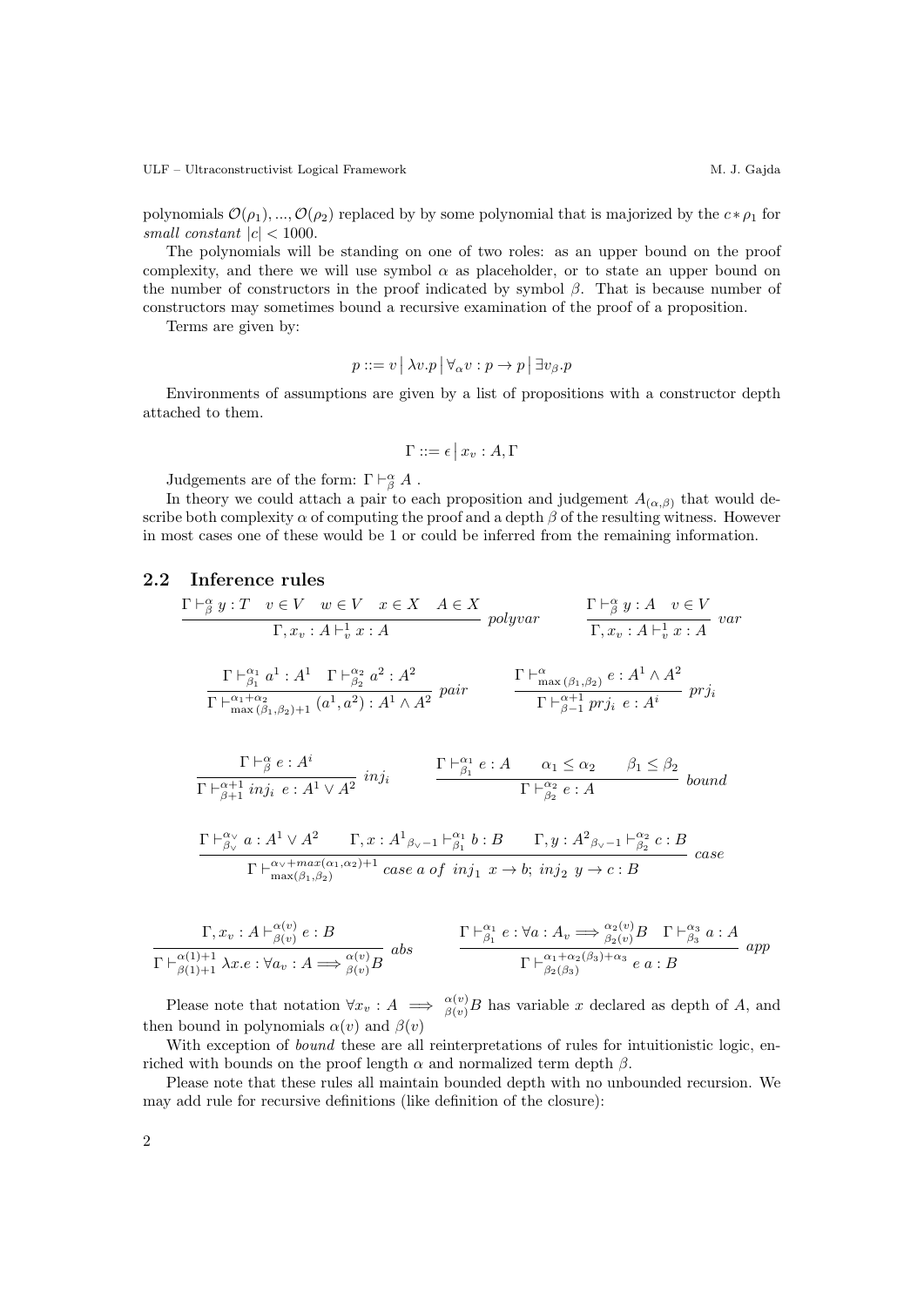ULF – Ultraconstructivist Logical Framework M. J. Gajda

$$
\frac{\Gamma \vdash^{\alpha_1}_{\beta_1} f : A_v \Rightarrow^{\alpha_2(v)}_{\beta_2(v)} A \quad \Gamma \vdash^{\alpha_3}_{\beta_3} a : A \quad v > \beta_2(v)}{\Gamma \vdash^{\alpha_1 + \alpha_2^{\circ \beta_3}[\beta_3] + \alpha_3} rec f a : B} rec
$$

### 2.3 Simplifying bound polynomials

Our inference rules rely on computing polynomial bounds and their inequality. Here we note a few inequalities that simplify reasoning about these bounds, albeit at the cost of making them somewhat looser.

First we note that all variables are positive naturals because they represent the data of non-zero size:  $x > 1$ .

That means that the following laws are true, assuming that  $x, y, ... \geq 1$  are data size variables in the environment,  $e \le f \le 1$  and  $g \le h \le 1$  are arbitrary positive expressions, and  $a, b, c... \ge 1$ are constants. For easier use the rules are presented in left-to-right order, just like conventional rewrite rules.

(1) 
$$
x^e \leq x^f
$$
  
\n(2)  $a * x^e + b * x^f \leq (a+b) * x^f$   
\n(3)  $x^e \leq x^f$   
\n(4)  $a * x^e + b * x^f \leq (a+b) * x^f$   
\n(5)  $a * x^e * y^g \leq a * x^f * y^h$   
\n(6)  $e^{og}[x] \leq f^{oh}[x]$   
\n(7)  $(a * x)^{oe}[x] = a^e * x$   
\n(8)  $(x+a)^{oe}[x] = x + a * e$   
\n(9)  $(x^e)^{og}[x] = x^{e^g}$ 

We may thus use these identities to loosen the bound in such way as to reduce the size of polynomial and make it a sum of a single term in all variables and additional constant term. This reduction may be delayed until we have bound to verify.

Note that all the inference rules can be used leaving polynomials as the holes to be filled by the framework interpreter.

# 3 Sketching the proofs

#### 3.1 Strong normalization

Please note that all rules increase polynomial bound on computation effort:  $\alpha$ . Thus if we are able to infer a judgement with a valid bound, we get a bounded judgement.

The depth bound  $\beta$  is used for delimiting recursion depth, since it has to decrease at each stage of loop application rec.

Please note that after elision of bounds the exposure follows the intuitionistic logic. Thus the consistency

### 4 Facilities

Here we discuss possible extensions that will make it easier to use the framework.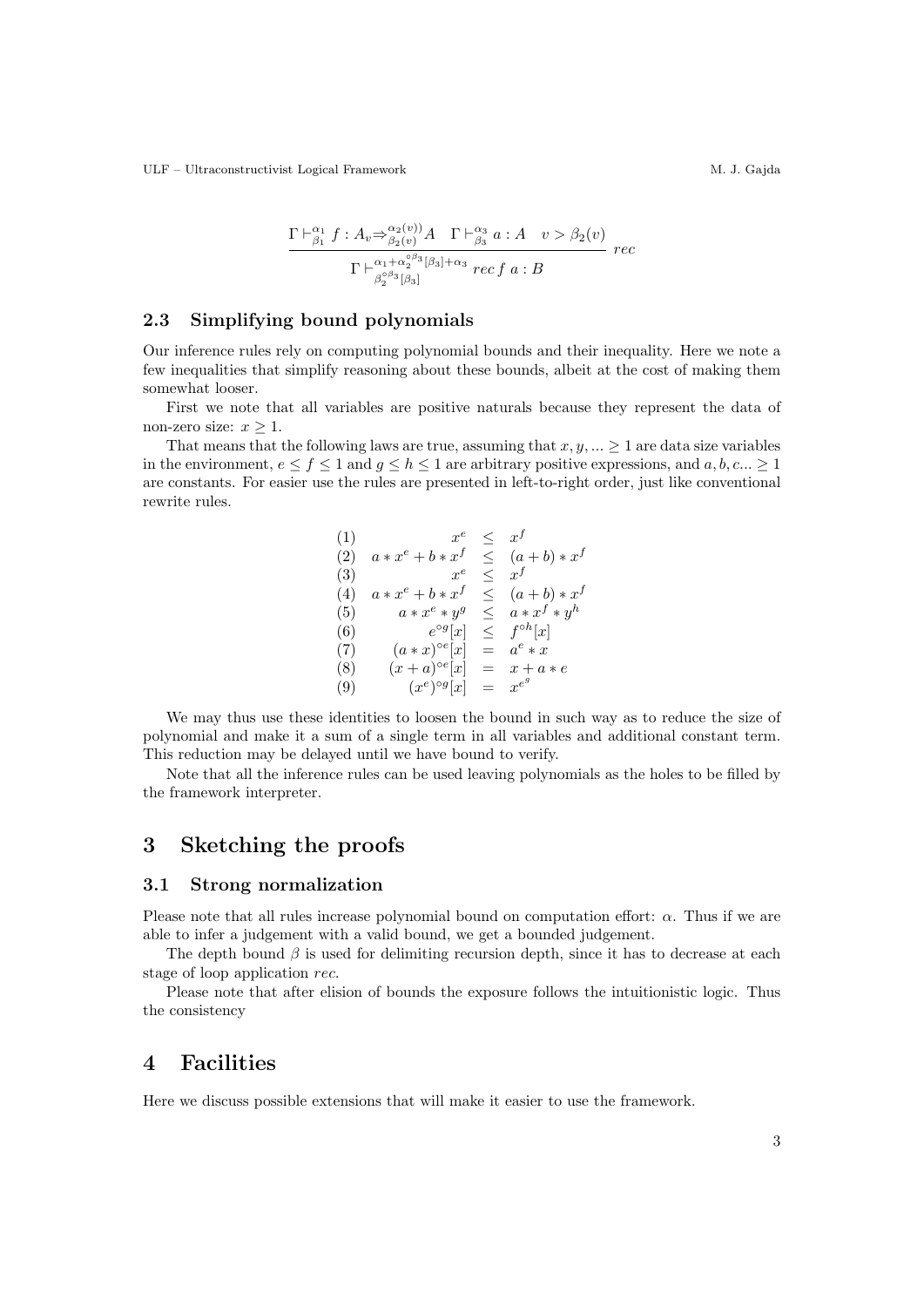ULF – Ultraconstructivist Logical Framework M. J. Gajda

### 4.1 Inductive types

Inductive types can be encoded with finite pairs and sums above, but we can also have mutually recursive declarations of the form:

$$
I ::= data \ t \ \tau^* = [c \ a^*]^+
$$

Where:

- $t \in T$  is a type identifier,
- $\tau = V$  is a type variable,
- $c \in C$  is a constructor identifier,
- $a ::= \tau | t a^*$  which means that argument to a constructor is either a type variable, or a type constructor and a list of arguments.

For each type constructor we have a fixed arity of type arguments, and ditto for any constructor c for this type. We also need to compute a minimum depth of the type, which a minimum of minimal depths for each constructor. Minimal depth for each constructor is a maximum of all its arguments, or 1 if there are no arguments. For a set of datatypes to be valid, they have to all possess a minimum depth that is finite number.

Please note that this definition explicitly forbids inductive types that are empty, or do not have a finite construction.

For each inductive type I with constructors  $C_1, ... C_n$  with arities  $k_1, ..., k_n$  we can apply a case rule:

$$
\frac{\Gamma \vdash^{\alpha_{\vee}}_{\beta_{\vee}} a: I a^{1} \dots a^{n} \Gamma, r_{v}^{1,1} : A^{1}, ..., r_{v}^{1,k_{1}} : A^{n} \vdash^{\alpha_{1}(v)}_{\beta_{1}(v)} e_{1} : B \dots \Gamma, r_{v}^{n,1} : A^{1}, ..., r_{v}^{n,k_{n}} : A^{n} \vdash^{\alpha_{n}(v)}_{\beta_{n}(v)} e_{n} : B}{\Gamma \vdash^{\alpha_{\vee}+max_{k}(\alpha_{1}(\beta_{\vee-1}), ..., \alpha_{n}(\beta_{\vee-1}))} case a \text{ of } C_{1} r^{1,1} ... r^{1,k_{1}} \rightarrow e_{1}; ..., C_{n} r^{n,1} ... r^{n,k_{n}} \rightarrow e_{n} : B} case
$$

### 4.2 Metareasoning

We may now decode the type constructors:

$$
[\![A \vee B]\!] = inj_1(pair[\![A]\!] [\![B]\!])
$$

$$
[\![A \wedge B]\!] = inj_2(pair[\![A]\!] [\![B]\!])
$$

$$
[\![\forall x : A.B]\!] = \lambda x : A.[\![B]\!]
$$

This decoding allows us to make operations on types akin to generic programming in Haskell(generic?)

# 5 Discussion

We have shown a possible consistent logic for inference with strictly bounded number of steps. This allows us to limit our statements by the length of acceptable proof, and thus define statements that are not just true, but computable within Bremermann-Gorelik  $\text{limit}^{1}(\text{Gorelik})$  $\text{limit}^{1}(\text{Gorelik})$  $\text{limit}^{1}(\text{Gorelik})$ 2010).

This in turn allows us to conduct a reasonable ultrafinitist discourse without inconsistency. The underlying proof system is also much strong than weak subtheories like Bounded Arithmetic(Krajicek 1995).

<span id="page-3-0"></span><sup>&</sup>lt;sup>1</sup>Computation run by computer the size of Earth within the lifespan of Earth so far. Of the order of  $10^{93}$ .